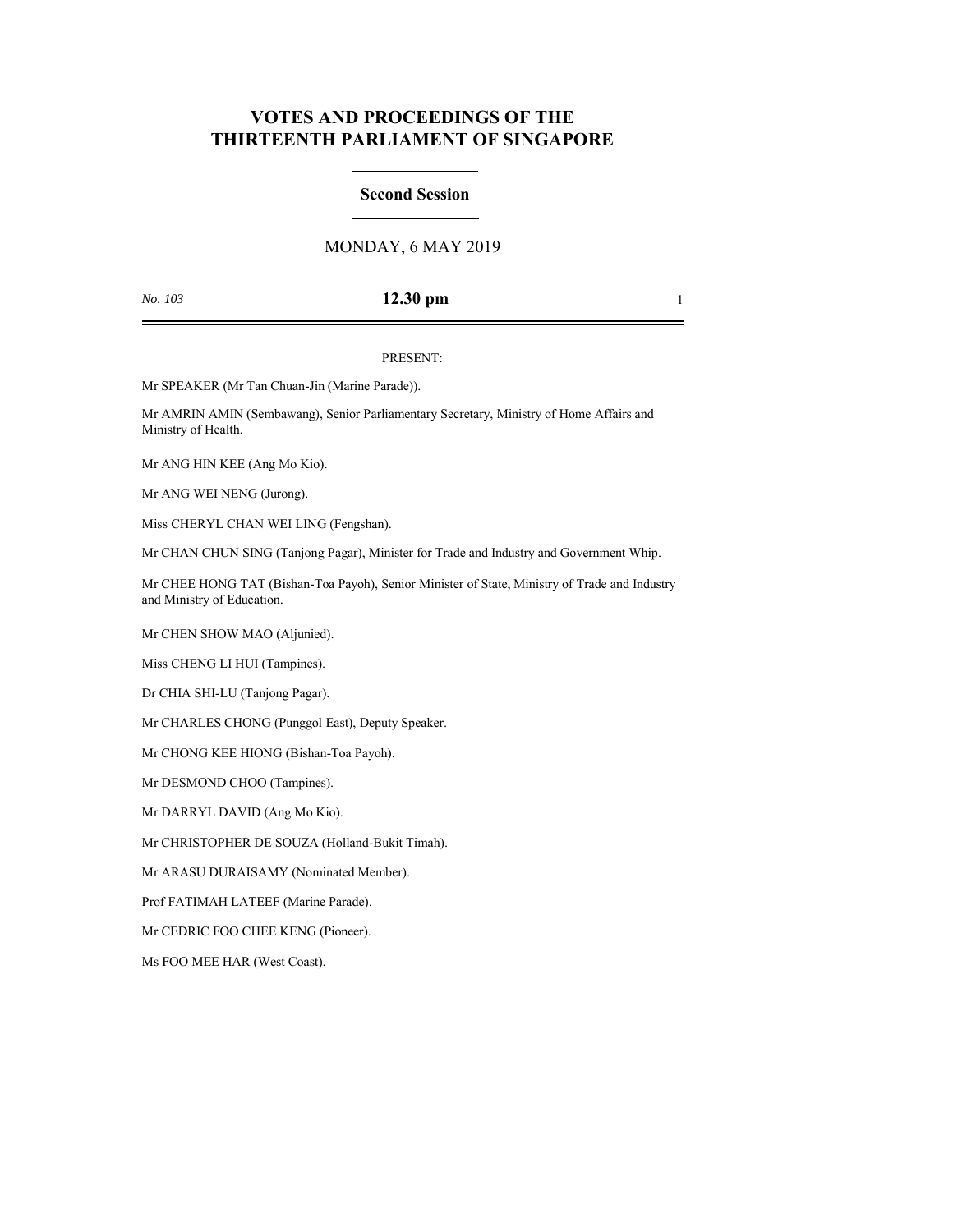Ms GRACE FU HAI YIEN (Yuhua), Minister for Culture, Community and Youth and Leader of the House.

Mr GAN KIM YONG (Chua Chu Kang), Minister for Health.

Mr GAN THIAM POH (Ang Mo Kio).

Mr GOH CHOK TONG (Marine Parade).

Assoc Prof DANIEL GOH PEI SIONG (Non-Constituency Member).

Mr HENG CHEE HOW (Jalan Besar), Senior Minister of State, Ministry of Defence.

Mr TERENCE HO WEE SAN (Nominated Member).

Ms INDRANEE RAJAH (Tanjong Pagar), Minister, Prime Minister's Office, Second Minister for Finance and Second Minister for Education.

Dr INTAN AZURA MOKHTAR (Ang Mo Kio).

Mr S ISWARAN (West Coast), Minister for Communications and Information and Minister-in-charge of Trade Relations.

Dr JANIL PUTHUCHEARY (Pasir Ris-Punggol), Senior Minister of State, Ministry of Transport and Ministry of Communications and Information.

Mr KHAW BOON WAN (Sembawang), Coordinating Minister for Infrastructure and Minister for Transport.

Dr AMY KHOR LEAN SUAN (Hong Kah North), Senior Minister of State, Ministry of the Environment and Water Resources and Ministry of Health.

Dr KOH POH KOON (Ang Mo Kio), Senior Minister of State, Ministry of Trade and Industry.

Mr KWEK HIAN CHUAN HENRY (Nee Soon).

Dr LAM PIN MIN (Sengkang West), Senior Minister of State, Ministry of Health and Ministry of Transport.

Er Dr LEE BEE WAH (Nee Soon).

Mr DESMOND LEE (Jurong), Minister for Social and Family Development and Second Minister for National Development and Deputy Leader of the House.

Mr LEE HSIEN LOONG (Ang Mo Kio), Prime Minister.

Mr LEE YI SHYAN (East Coast).

Mr LIANG ENG HWA (Holland-Bukit Timah).

Mr LIM BIOW CHUAN (Mountbatten), Deputy Speaker.

Mr LIM HNG KIANG (West Coast).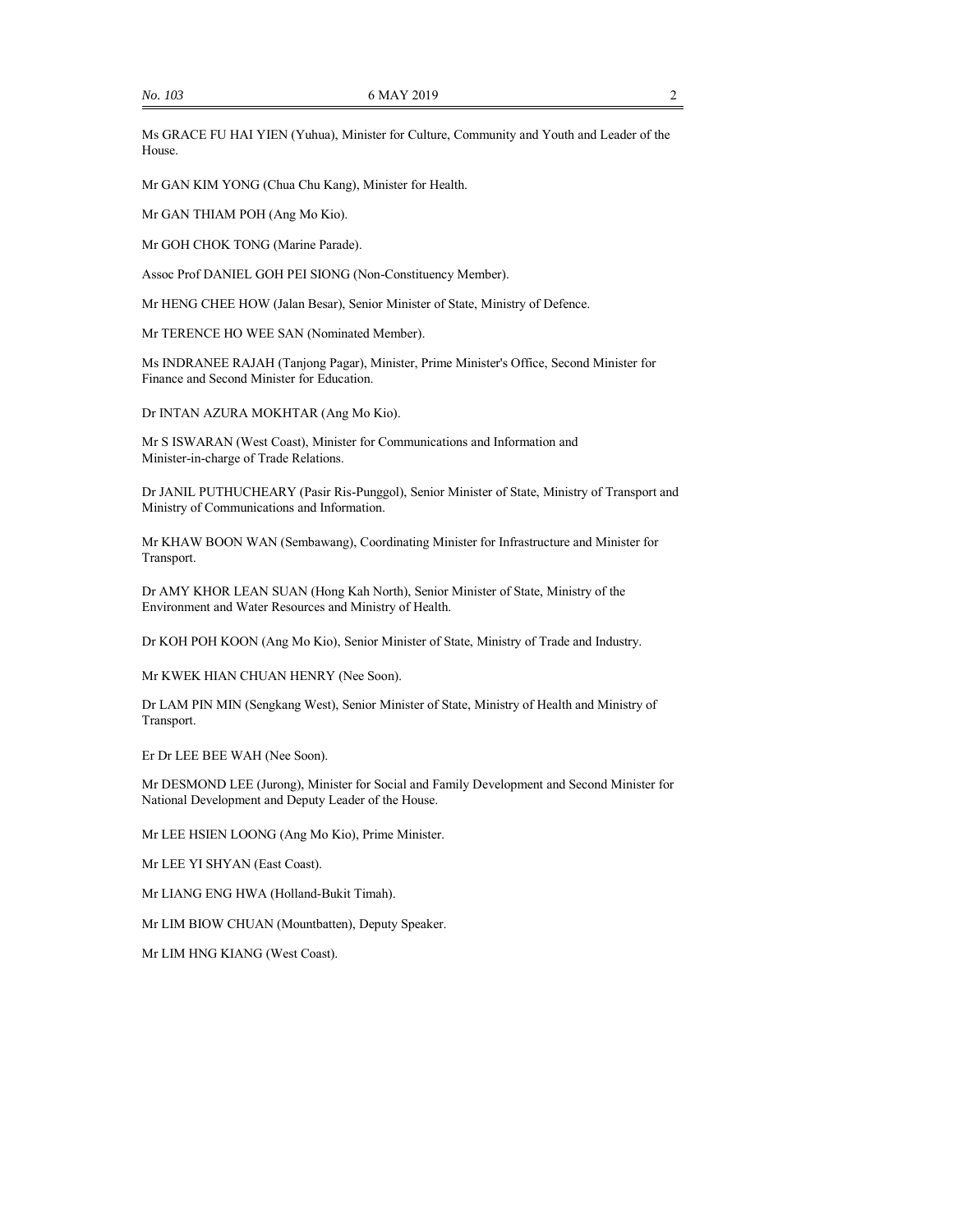Prof LIM SUN SUN (Nominated Member).

Mr LIM SWEE SAY (East Coast).

Ms SYLVIA LIM (Aljunied).

Dr LIM WEE KIAK (Sembawang).

Mr LOW THIA KHIANG (Aljunied).

Ms LOW YEN LING (Chua Chu Kang), Senior Parliamentary Secretary, Ministry of Education and Ministry of Manpower.

Mr MASAGOS ZULKIFLI B M M (Tampines), Minister for the Environment and Water Resources and Minister-in-charge of Muslim Affairs.

Dr MOHAMAD MALIKI BIN OSMAN (East Coast), Senior Minister of State, Ministry of Defence and Ministry of Foreign Affairs.

Mr MOHAMED IRSHAD (Nominated Member).

Mr MUHAMAD FAISAL ABDUL MANAP (Aljunied).

Assoc Prof Dr MUHAMMAD FAISHAL IBRAHIM (Nee Soon), Senior Parliamentary Secretary, Ministry of Education and Ministry of Social and Family Development.

Mr MURALI PILLAI (Bukit Batok).

Dr LILY NEO (Jalan Besar).

Mr NG CHEE MENG (Pasir Ris-Punggol), Minister, Prime Minister's Office.

Dr NG ENG HEN (Bishan-Toa Payoh), Minister for Defence.

Mr LOUIS NG KOK KWANG (Nee Soon).

Ms ANTHEA ONG (Nominated Member).

Mr ONG TENG KOON (Marsiling-Yew Tee).

Mr ONG YE KUNG (Sembawang), Minister for Education.

Ms JOAN PEREIRA (Tanjong Pagar).

Mr LEON PERERA (Non-Constituency Member).

Ms DENISE PHUA LAY PENG (Jalan Besar).

Mr PNG ENG HUAT (Hougang).

Mr PRITAM SINGH (Aljunied).

Ms IRENE QUAY SIEW CHING (Nominated Member).

Ms RAHAYU MAHZAM (Jurong).

Mr SAKTIANDI SUPAAT (Bishan-Toa Payoh).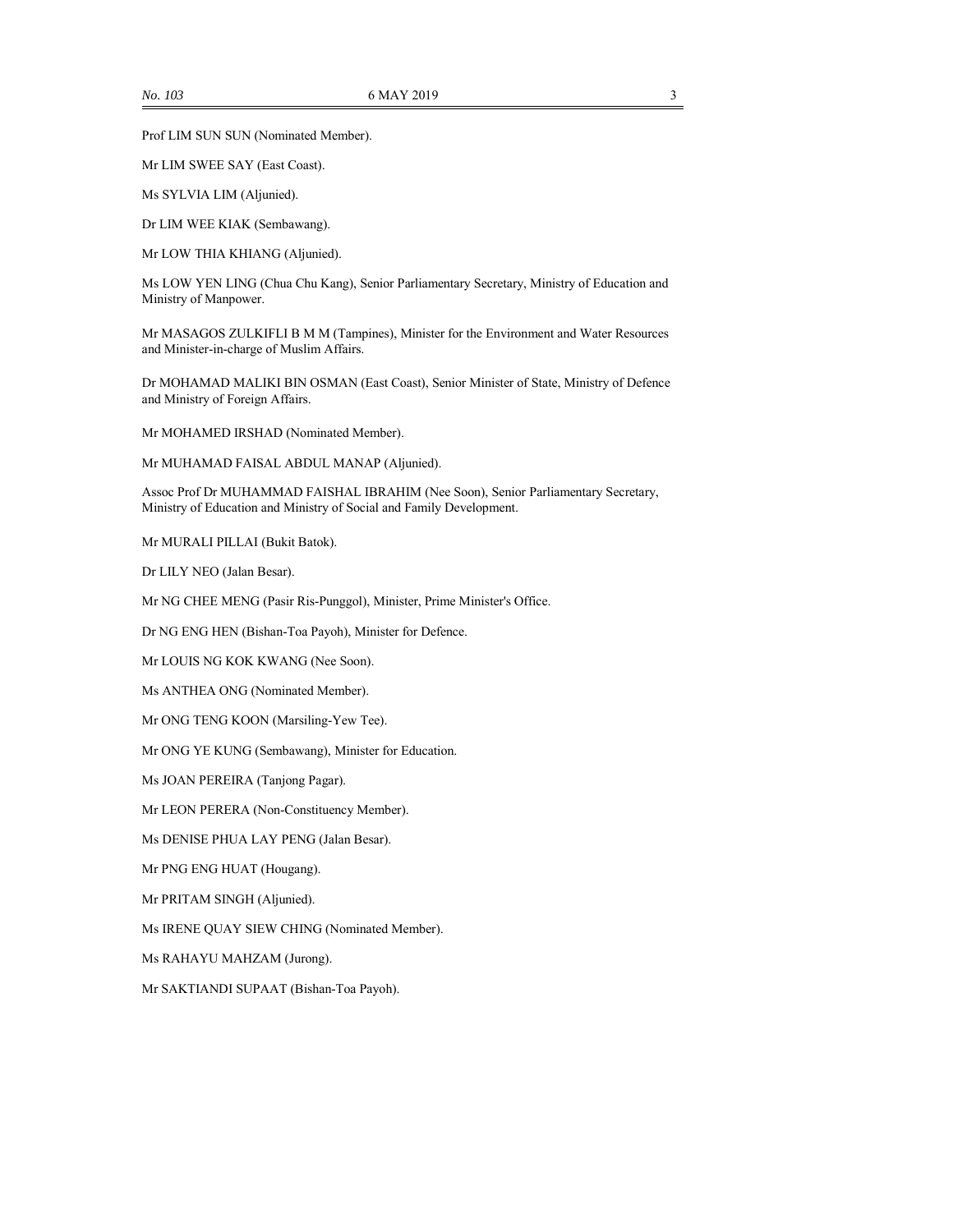Mr SEAH KIAN PENG (Marine Parade).

Mr K SHANMUGAM (Nee Soon), Minister for Home Affairs and Minister for Law.

Ms SIM ANN (Holland-Bukit Timah), Senior Minister of State, Ministry of Communications and Information and Ministry of Culture, Community and Youth and Deputy Government Whip.

Mr SITOH YIH PIN (Potong Pasir).

Ms SUN XUELING (Pasir Ris-Punggol), Senior Parliamentary Secretary, Ministry of Home Affairs and Ministry of National Development.

Mr DENNIS TAN LIP FONG (Non-Constituency Member).

Dr TAN WU MENG (Jurong), Senior Parliamentary Secretary, Ministry of Foreign Affairs and Ministry of Trade and Industry.

Mr PATRICK TAY TECK GUAN (West Coast).

Mr TEO CHEE HEAN (Pasir Ris-Punggol), Senior Minister and Coordinating Minister for National Security.

Dr TEO HO PIN (Bukit Panjang).

Mrs JOSEPHINE TEO (Bishan-Toa Payoh), Minister for Manpower and Second Minister for Home Affairs.

Mr TEO SER LUCK (Pasir Ris-Punggol).

Mr THARMAN SHANMUGARATNAM (Jurong), Senior Minister and Coordinating Minister for Social Policies.

Assoc Prof WALTER THESEIRA (Nominated Member).

Ms TIN PEI LING (MacPherson).

Mr EDWIN TONG CHUN FAI (Marine Parade), Senior Minister of State, Ministry of Law and Ministry of Health.

Mr VIKRAM NAIR (Sembawang).

Dr VIVIAN BALAKRISHNAN (Holland-Bukit Timah), Minister for Foreign Affairs.

Mr LAWRENCE WONG (Marsiling-Yew Tee), Minister for National Development and Second Minister for Finance.

Prof YAACOB IBRAHIM (Jalan Besar).

Mr ALEX YAM ZIMING (Marsiling-Yew Tee).

Mr YEE CHIA HSING (Chua Chu Kang).

Ms YIP PIN XIU (Nominated Member).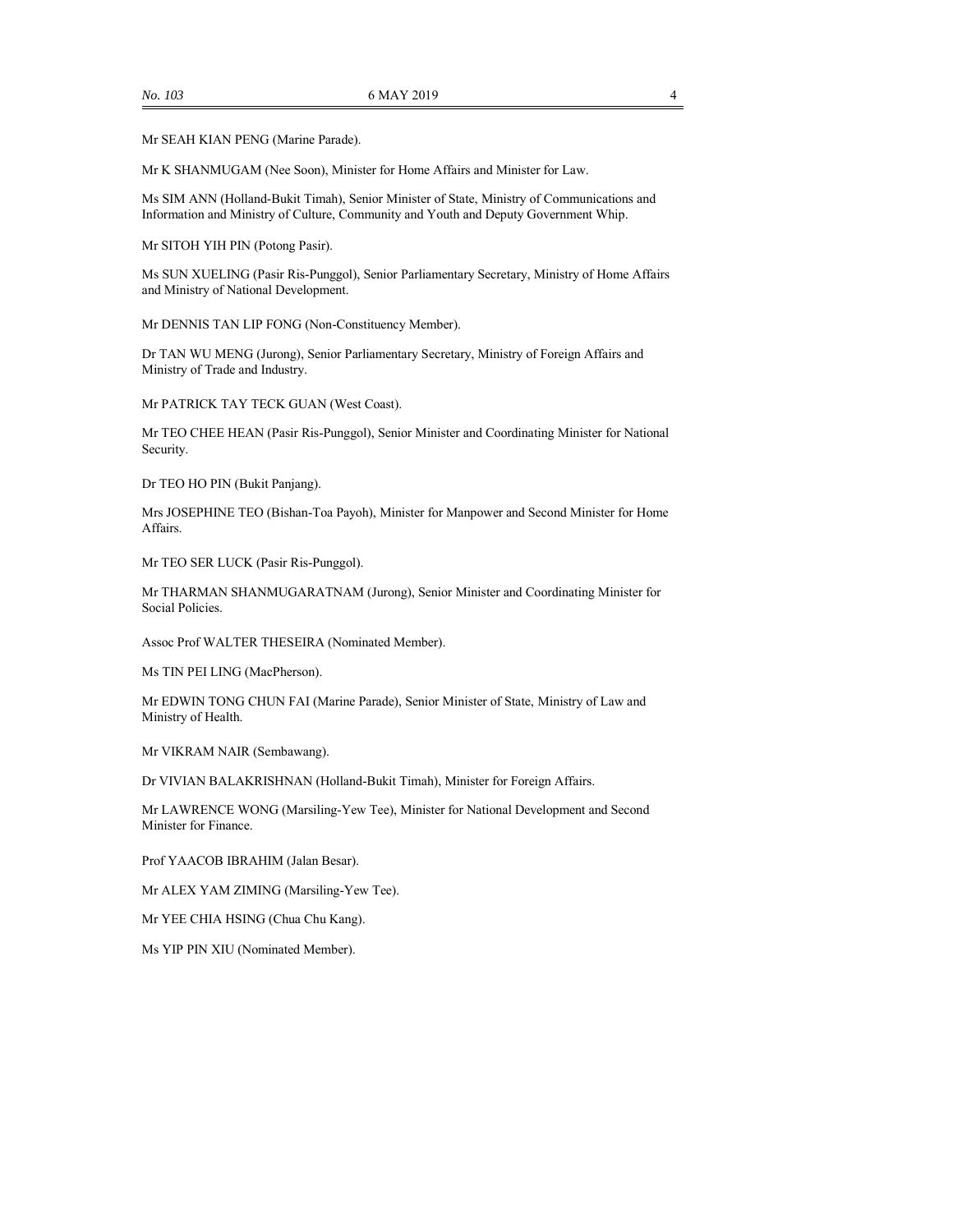Mr MELVIN YONG YIK CHYE (Tanjong Pagar).

Mr ZAINAL SAPARI (Pasir Ris-Punggol).

Mr ZAQY MOHAMAD (Chua Chu Kang), Minister of State, Ministry of National Development and Ministry of Manpower.

### ABSENT:

Mr BAEY YAM KENG (Tampines), Senior Parliamentary Secretary, Ministry of Transport and Ministry of Culture, Community and Youth.

Mr DOUGLAS FOO (Nominated Member).

Mr HENG SWEE KEAT (Tampines), Deputy Prime Minister and Minister for Finance.

Ms JESSICA TAN SOON NEO (East Coast).

Mr SAM TAN CHIN SIONG (Radin Mas), Minister of State, Ministry of Foreign Affairs and Ministry of Social and Family Development and Deputy Government Whip.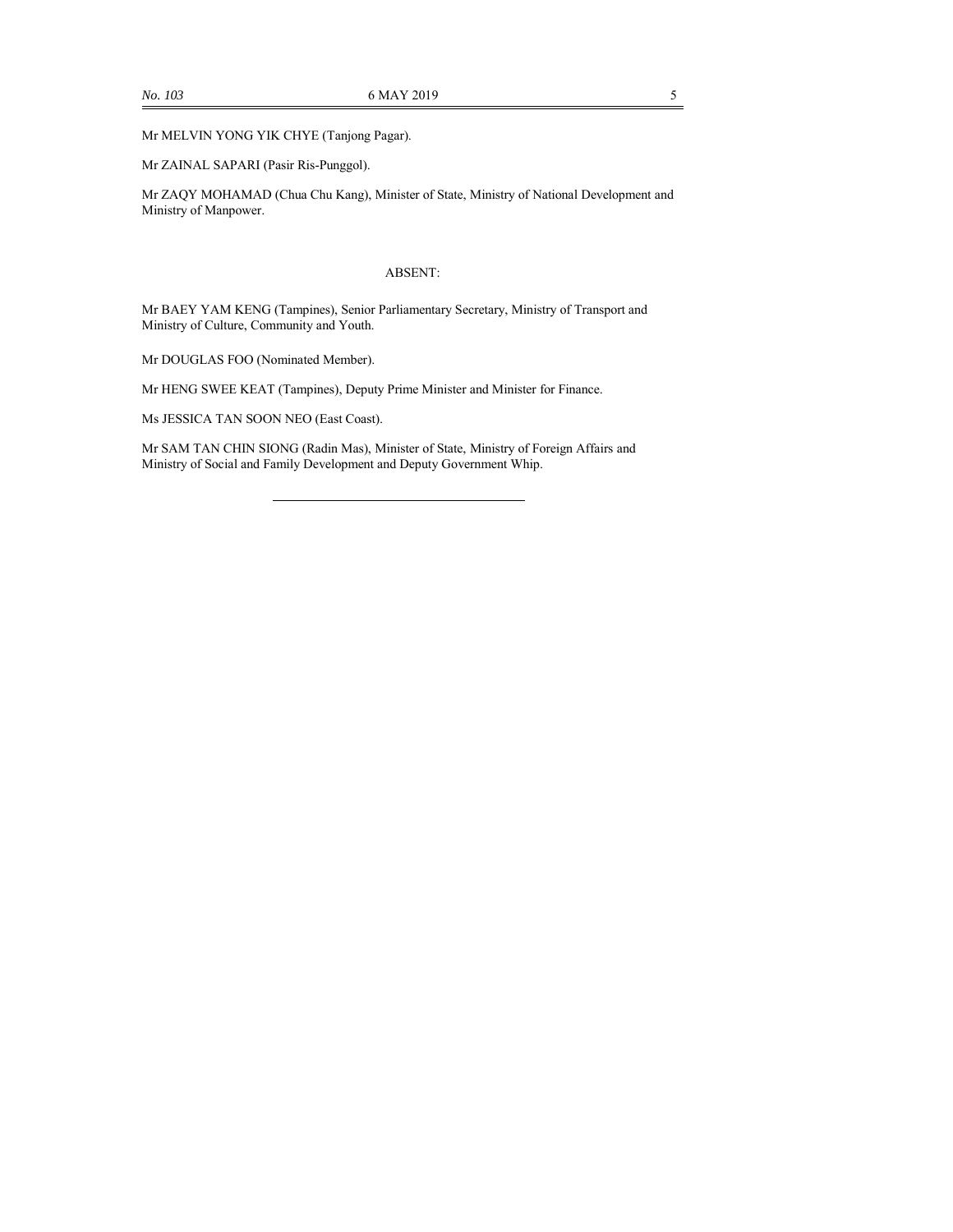- 1 Papers presented to Parliament and received by the Clerk of Parliament pursuant to Standing Order No. 31 (Presentation of Papers) and ordered to lie upon the Table:
	- 1.1 Charities (Electronic Transactions Service) Regulations 2019 Presented on 2 April 2019 (S. L. 605 of 2019).
	- 1.2 Environmental Public Health (Public Cleansing) (Amendment) Regulations 2019 Presented on 4 April 2019 (S. L. 606 of 2019).
	- 1.3 Public Utilities (Water Supply) (Amendment No. 2) Regulations 2019 Presented on 5 April 2019 (S. L. 607 of 2019).
	- 1.4 Public Utilities (Regulated Works and WSI Design Works) (Amendment) Regulations 2019 – Presented on 5 April 2019 (S. L. 608 of 2019).
	- 1.5 Environmental Public Health (Water Suitable for Drinking) Regulations 2019 Presented on 5 April 2019 (S. L. 609 of 2019).
	- 1.6 Public Utilities (Water Supply) (Amendment No. 3) Regulations 2019 Presented on 5 April 2019 (S. L. 610 of 2019).
	- 1.7 Road Traffic (Prescribed Offences) (Revocation) Rules 2019 Presented on 11 April 2019 (S. L. 611 of 2019).
	- 1.8 MediShield Life Scheme (Amendment) Regulations 2019 Presented on 12 April 2019 (S. L. 612 of 2019).
	- 1.9 MediShield Life Scheme (Amendment No. 2) Regulations 2019 Presented on 12 April 2019 (S. L. 613 of 2019).
	- 1.10 Road Traffic (Motor Vehicles, Registration and Licensing) (Amendment) Rules 2019 – Presented on 12 April 2019 (S. L. 614 of 2019).
	- 1.11 Road Traffic (Motor Vehicles, Quota System) (Amendment) Rules 2019 Presented on 12 April 2019 (S. L. 615 of 2019).
	- 1.12 Road Traffic (Motor Vehicles, Registration and Licensing) (Amendment No. 2) Rules 2019 – Presented on 12 April 2019 (S. L. 616 of 2019).
	- 1.13 Road Traffic (Motor Vehicles, Seat Belts) (Amendment No. 2) Rules 2019 Presented on 12 April 2019 (S. L. 617 of 2019).
	- 1.14 Employment Claims (Amendment) Rules 2019 Presented on 12 April 2019 (S. L. 618 of 2019).
	- 1.15 Environmental Public Health (Water Suitable for Drinking) (No. 2) Regulations 2019 – Presented on 12 April 2019 (S. L. 619 of 2019).
	- 1.16 Environmental Public Health (Part IV Fees) Regulations 2019 Presented on 12 April 2019 (S. L. 620 of 2019).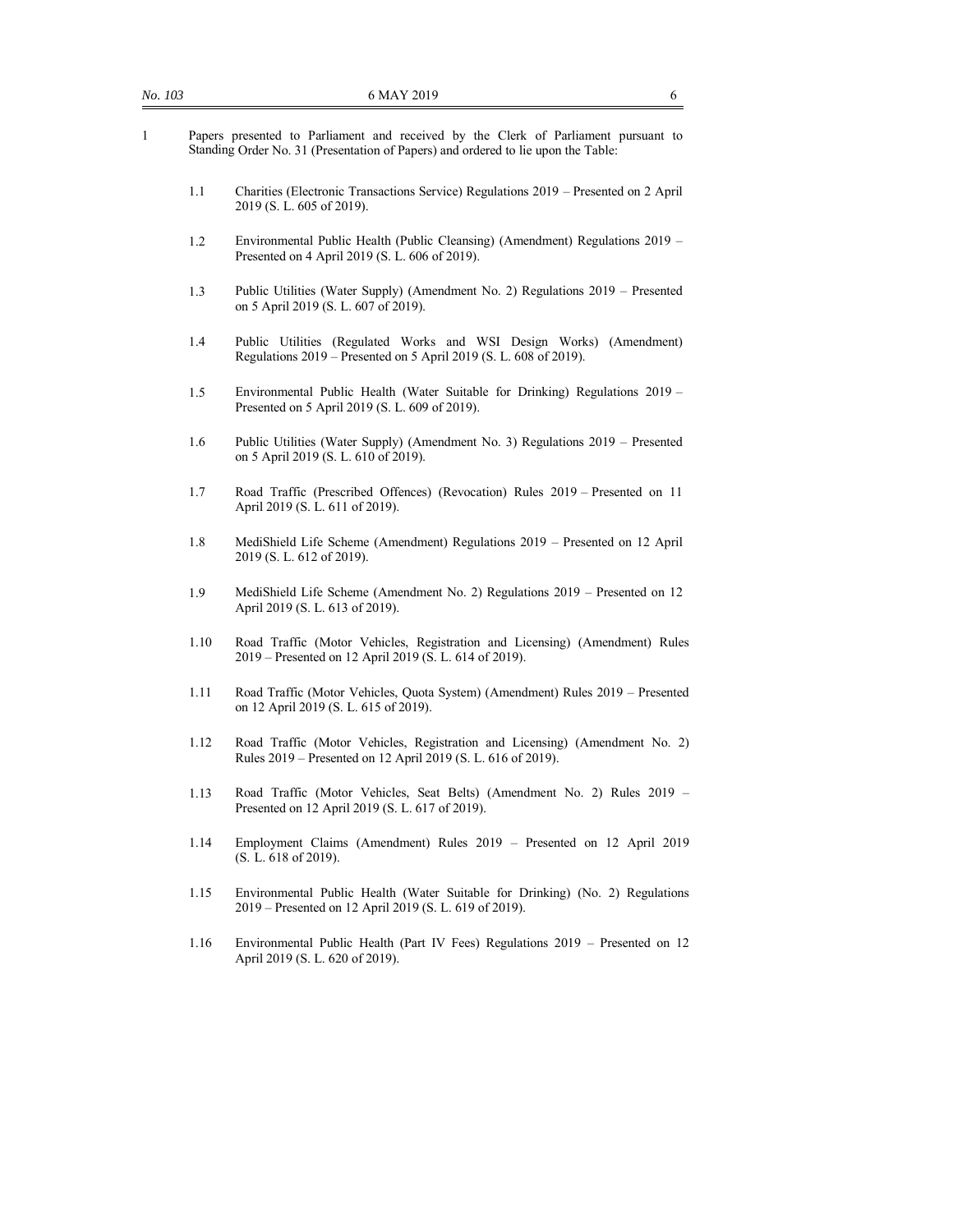| 1.17 | Environmental Public Health (Composition of Offences under Part IV)<br>Regulations 2019 – Presented on 12 April 2019 (S. L. 621 of 2019).                                                                       |
|------|-----------------------------------------------------------------------------------------------------------------------------------------------------------------------------------------------------------------|
| 1.18 | Environmental Public Health (Composition of Offences under Part IX)<br>Regulations 2019 – Presented on 12 April 2019 (S. L. 622 of 2019).                                                                       |
| 1.19 | Environmental<br>Public<br>Health (Notice to Attend Court)<br>(Amendment)<br>Regulations 2019 – Presented on 12 April 2019 (S. L. 623 of 2019).                                                                 |
| 1.20 | Professional Engineers (Amendment) Rules 2019 – Presented on 17 April 2019<br>(S. L. 624 of 2019).                                                                                                              |
| 1.21 | Professional Engineers (Amendment No. 2) Rules 2019 - Presented on 17<br>April 2019 (S. L. 625 of 2019).                                                                                                        |
| 1.22 | Animals and Birds (Fees) (Amendment) Rules 2019 - Presented on 17 April<br>2019 (S. L. 626 of 2019).                                                                                                            |
| 1.23 | Animals and Birds (Pigeons) (Amendment) Rules 2019 - Presented on 17<br>April 2019 (S. L. 627 of 2019).                                                                                                         |
| 1.24 | Animals and Birds (Care and Use of Animals for Scientific Purposes)<br>(Amendment) Rules 2019 – Presented on 17 April 2019 (S. L. 628 of 2019).                                                                 |
| 1.25 | Animals and Birds (Live Fish) (Amendment) Rules 2019 - Presented on 17<br>April 2019 (S. L. 629 of 2019).                                                                                                       |
| 1.26 | Animals and Birds (Prohibition of Live Poultry on Pulau Ubin) (Amendment)<br>Rules 2019 – Presented on 17 April 2019 (S. L. 630 of 2019).                                                                       |
| 1.27 | Animals and Birds (Veterinary Centres) (Amendment) Rules 2019 - Presented on<br>17 April 2019 (S. L. 631 of 2019).                                                                                              |
| 1.28 | Animals and Birds (Piranha) Rules 2019 - Presented on 17 April 2019<br>(S. L. 632 of 2019).                                                                                                                     |
| 1.29 | Feeding Stuffs (Licensing, Analysis and Fees) (Amendment) Rules 2019 -<br>Presented on 17 April 2019 (S. L. 633 of 2019).                                                                                       |
| 1.30 | Sale of Food (Fees) (Amendment) Regulations 2019 - Presented on 17 April<br>2019 (S. L. 634 of 2019).                                                                                                           |
| 1.31 | Wholesome Meat and Fish (Fees) (Amendment) Rules 2019 - Presented on 17<br>April 2019 (S. L. 635 of 2019).                                                                                                      |
| 1.32 | Road Traffic (Public Service Vehicles) (Vocational Licences and Conduct of<br>Drivers, Conductors, Trishaw Riders and Passengers) (Amendment) Rules 2019<br>$-$ Presented on 18 April 2019 (S. L. 636 of 2019). |
| 1.33 | Corrupt Practices Investigation Bureau (CPIB) Annual Report 2018 - Presented<br>on 24 April 2019 (Misc. 14 of 2019).                                                                                            |
|      |                                                                                                                                                                                                                 |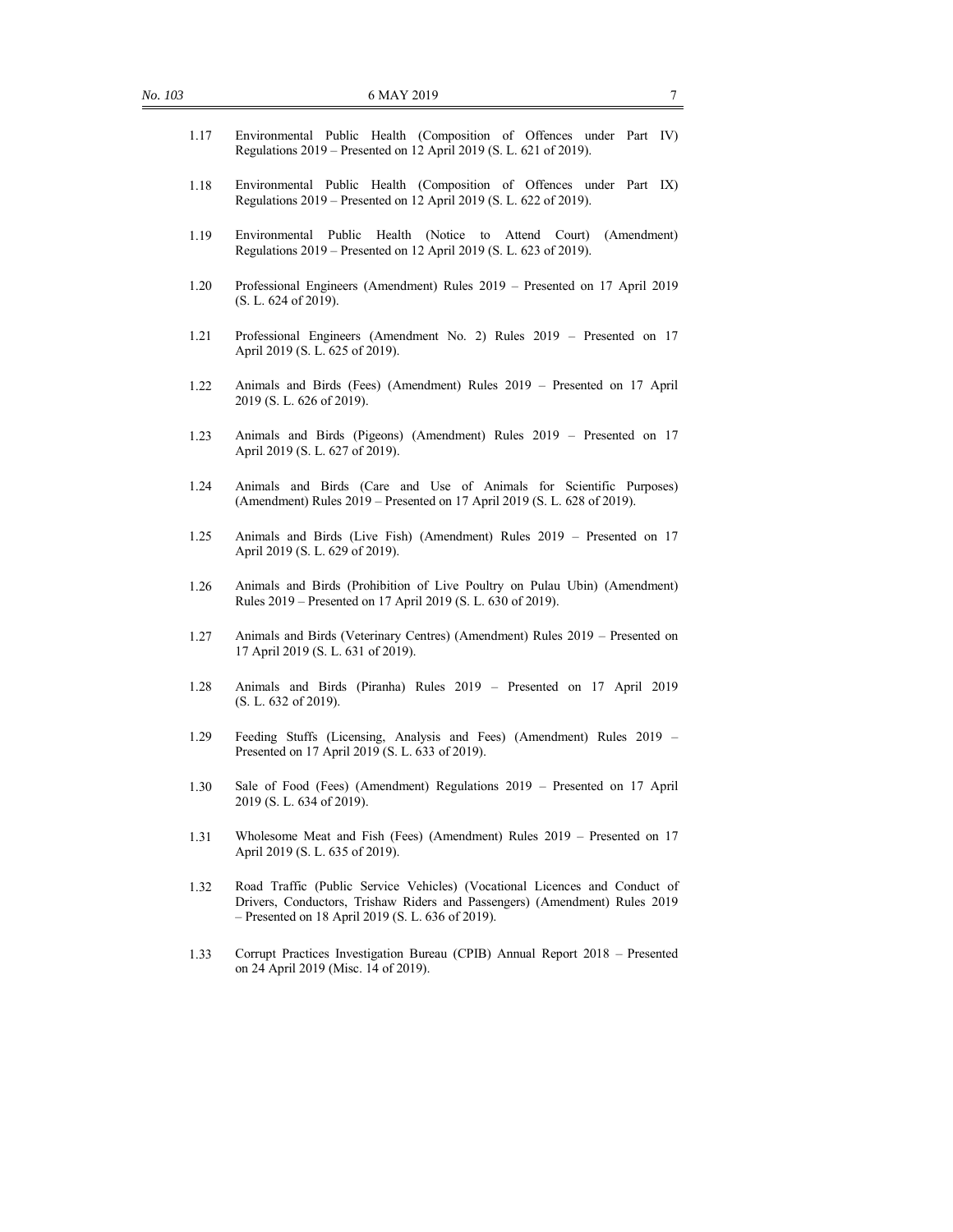- 1.34 Environmental Protection and Management (Vehicular Emissions) (Amendment No. 2) Regulations 2019 – Presented on 25 April 2019 (S. L. 637 of 2019).
- 1.35 Customs (Fuel Tank Minimum Amount) Order 2019 Presented on 2 May 2019 (S. L. 638 of 2019).
- 1.36 Customs (Exemption from Section 136(1)) Order 2019 Presented on 2 May 2019 (S. L. 639 of 2019).
- 1.37 Customs (Customs Ticket Notices) (Amendment) Regulations 2019 Presented on 2 May 2019 (S. L. 640 of 2019).
- 1.38 Customs (Permits to Remove Goods) (Amendment) Order 2019 Presented on 2 May 2019 (S. L. 641 of 2019).
- 1.39 Customs (Motor Vehicles Special Tax) (Amendment) Regulations 2019 Presented on 2 May 2019 (S. L. 642 of 2019).
- 1.40 Customs (Duties) (Exemption) (Amendment No. 2) Order 2019 Presented on 2 May 2019 (S. L. 643 of 2019).
- 1.41 Customs (Exemption from Motor Vehicles Special Tax) (Revocation) Order 2019 – Presented on 2 May 2019 (S. L. 644 of 2019).
- 2 18 Questions for Oral Answer were answered during Question Time.
- 3 Ministerial Statement Findings and Follow-up actions on National Service Training Death – (Minister for Defence).
- 4 Road Traffic (Amendment) Bill "to amend the Road Traffic Act (Chapter 276 of the 2004 Revised Edition)" – presented by the Second Minister for Home Affairs; read the first time; to be read a second time on the next available sitting day and to be printed. [Bill No. 13/2019].
- 5 Pioneer Generation Fund (Amendment) Bill read a second time and committed to a Committee of the whole House.

The House immediately resolved itself into a Committee on the Bill – (Second Minister for Finance (Mr Lawrence Wong).

*(In the Committee)*

Clauses 1 to 31 inclusive agreed to.

Bill to be reported.

Bill reported, without amendment; read a third time.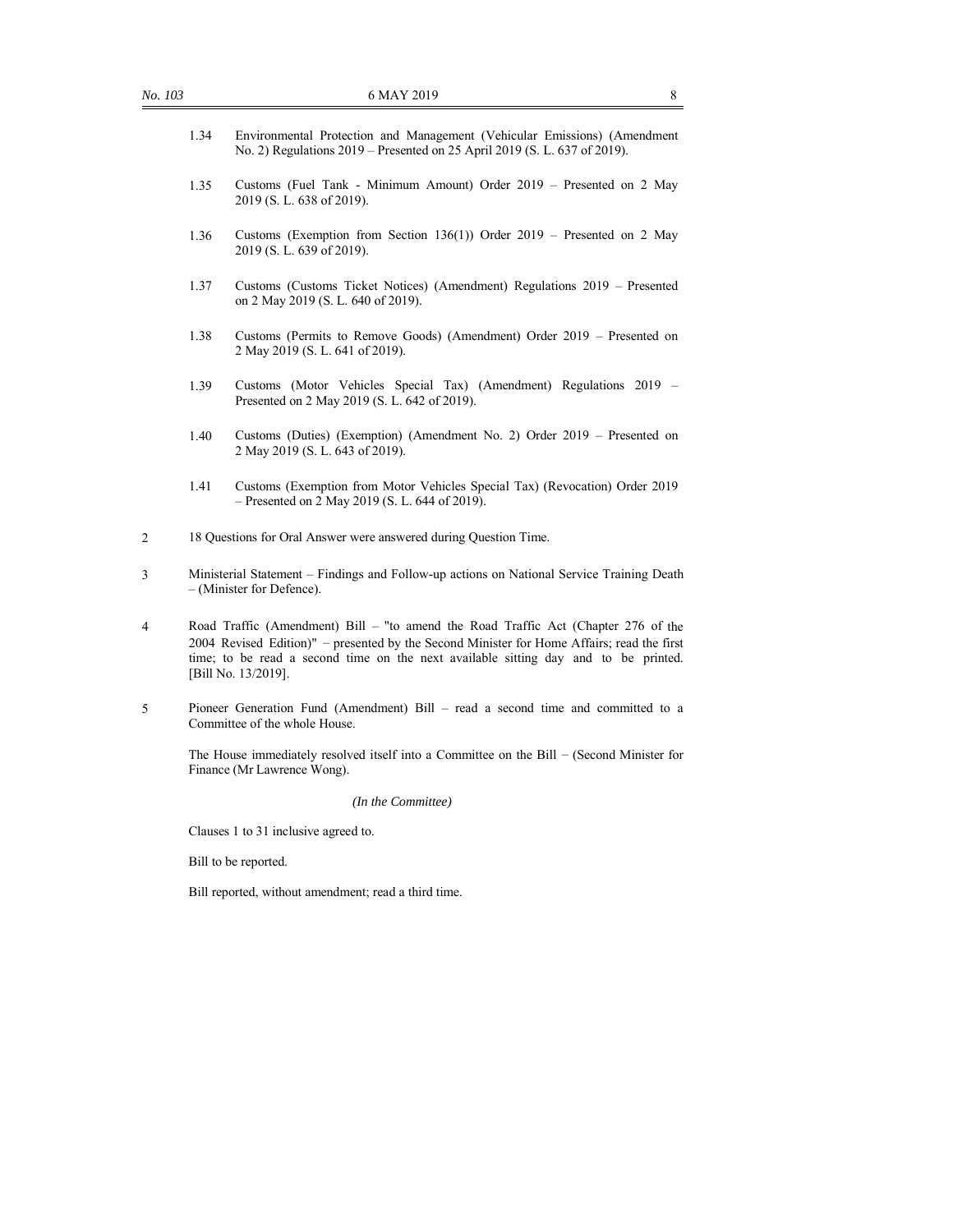- 6 Criminal Law Reform Bill (Senior Parliamentary Secretary (Mr Amrin Amin), on behalf of the Minister for Home Affairs) – Motion made, and Question proposed, "That the Bill be now read a second time."; Debate arising.
- 7 Exempted Business (Deputy Leader of the House) Motion made, and Question put Resolved, "That the proceedings on the business set down on the Order Paper for today be exempted at this day's sitting from the provisions of Standing Order No. 2.".
- 8 Criminal Law Reform Bill (Senior Parliamentary Secretary (Mr Amrin Amin), on behalf of the Minister for Home Affairs) – Debate resumed on Question, "That the Bill be now read a second time.".

Question put and agreed to. Bill read a second time and committed to a Committee of the whole House.

The House immediately resolved itself into a Committee on the Bill – (Senior Parliamentary Secretary (Mr Amrin Amin), on behalf of the Minister for Home Affairs).

#### *(In the Committee)*

Clauses 1 to 7 inclusive agreed to

Clause 8:

Amendments made:

- (i) in page 8, lines 30 and 31, by leaving out ", and that it is unreasonable to take that real risk,";
- (ii) in page 8, line 32, after "circumstance", by inserting ", if it would have been unreasonable to have taken that risk";
- (iii) in page 9, lines 2 and 3, by leaving out "and that it is unreasonable to take that real risk";
- (iv) in page 9, line 3, by leaving out "thing", and inserting "act";
- (v) in page 9, line 3, after "effect", by inserting ", if it would have been unreasonable to have taken that risk";
- (vi) in page 11, line 16, by leaving out "that", and inserting "any"; and
- (vii) in page 11, lines 19 and 20, by leaving out "doing anything or omitting to do anything specified in the charge", and inserting "committing all the acts or omissions that are physical elements of the offence". – (Senior Parliamentary Secretary (Mr Amrin Amin), on behalf of the Minister for Home Affairs).

Clause 8, as amended, agreed to.

Clauses 9 to 14 inclusive agreed to.

Clause 15:

Amendment made, in page 13, line 9, after "offence)", by inserting "that is committed against that domestic worker". – (Senior Parliamentary Secretary (Mr Amrin Amin), on behalf of the Minister for Home Affairs).

Clause 15, as amended, agreed to.

Clauses 16 to 27 inclusive agreed to.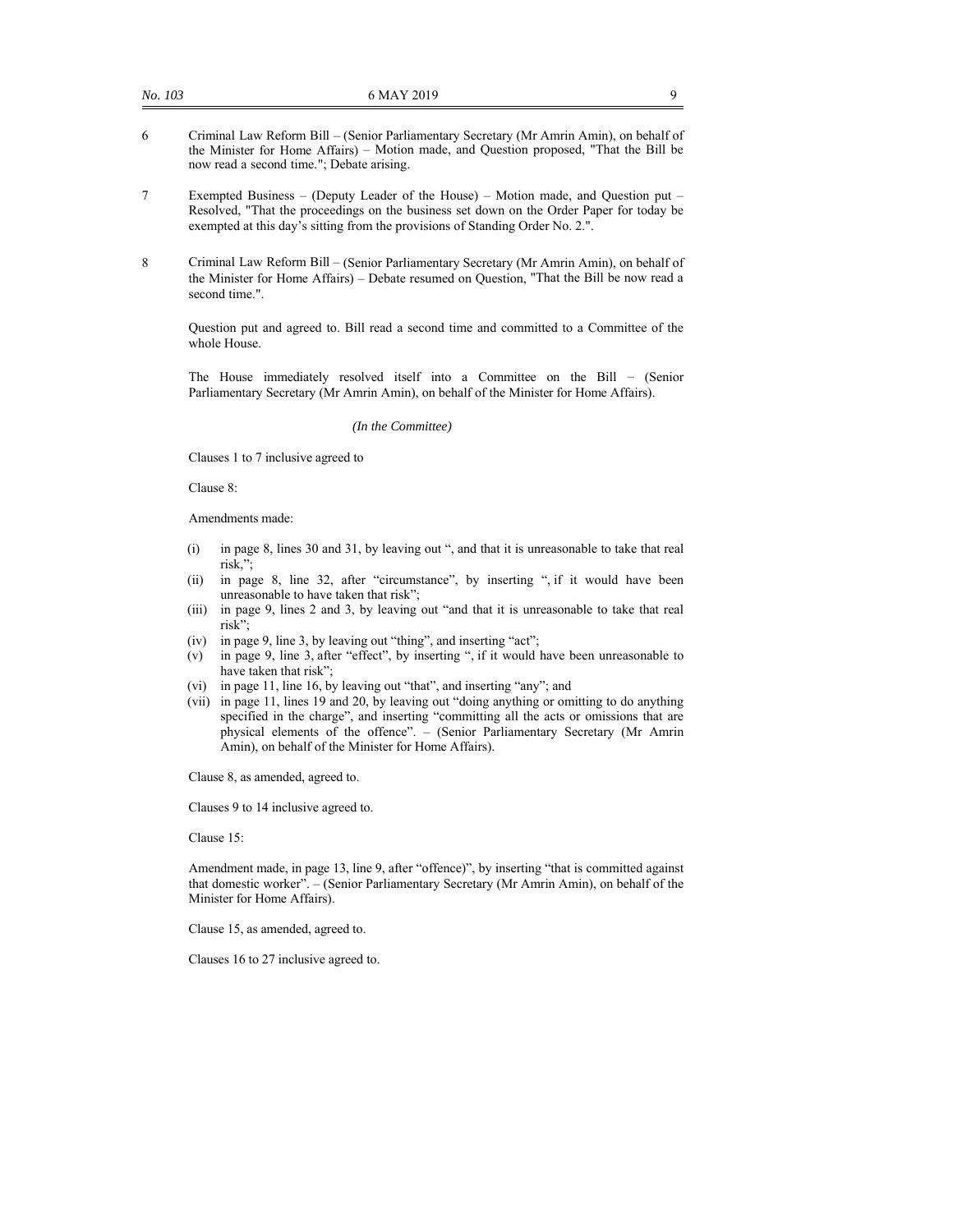#### Clause 28:

Amendment made, in page 25, line 20, by leaving out "or" where it first occurs, and inserting "and". – (Senior Parliamentary Secretary (Mr Amrin Amin), on behalf of the Minister for Home Affairs).

Clause 28, as amended, agreed to.

Clauses 29 to 33 inclusive agreed to.

Clause 34:

Amendments made:

- (i) in page 33, line 18 by leaving out "and";
- (ii) in page 33, after line 18, by inserting
	- "(*b*) by inserting, immediately after the words "to fine" wherever they appear (including in the *Illustration*), the words "or to caning";";
- (iii) in page 33, line 21, by leaving out ".", and inserting "; and"; and
- (iv) in page 33, after line 21, by inserting
	- "(*d*) by deleting the words "to a fine" in the *Illustration* and substituting the words "to fine or to caning".". – (Senior Parliamentary Secretary (Mr Amrin Amin), on behalf of the Minister for Home Affairs).

Clause 34, as amended, agreed to.

Clauses 35 to 37 inclusive agreed to.

Clause 38:

Amendments made:

- (i) in page 35, line 25, by leaving out "Amendment", and inserting "Repeal and reenactment"; and
- (ii) in page 35, by leaving out after "is" in line 26 to end of line 28, and inserting –

"repealed and the following section substituted therefor:

"Offences against the President's person

121A. Whoever plans the death of or hurt to or unlawful imprisonment or restraint of the President, shall be punished with imprisonment for life or for a term which may extend to 20 years and shall, if he is not sentenced to imprisonment for life, also be liable to fine.".". – (Senior Parliamentary Secretary (Mr Amrin Amin), on behalf of the Minister for Home Affairs).

Clause 38, as amended, agreed to.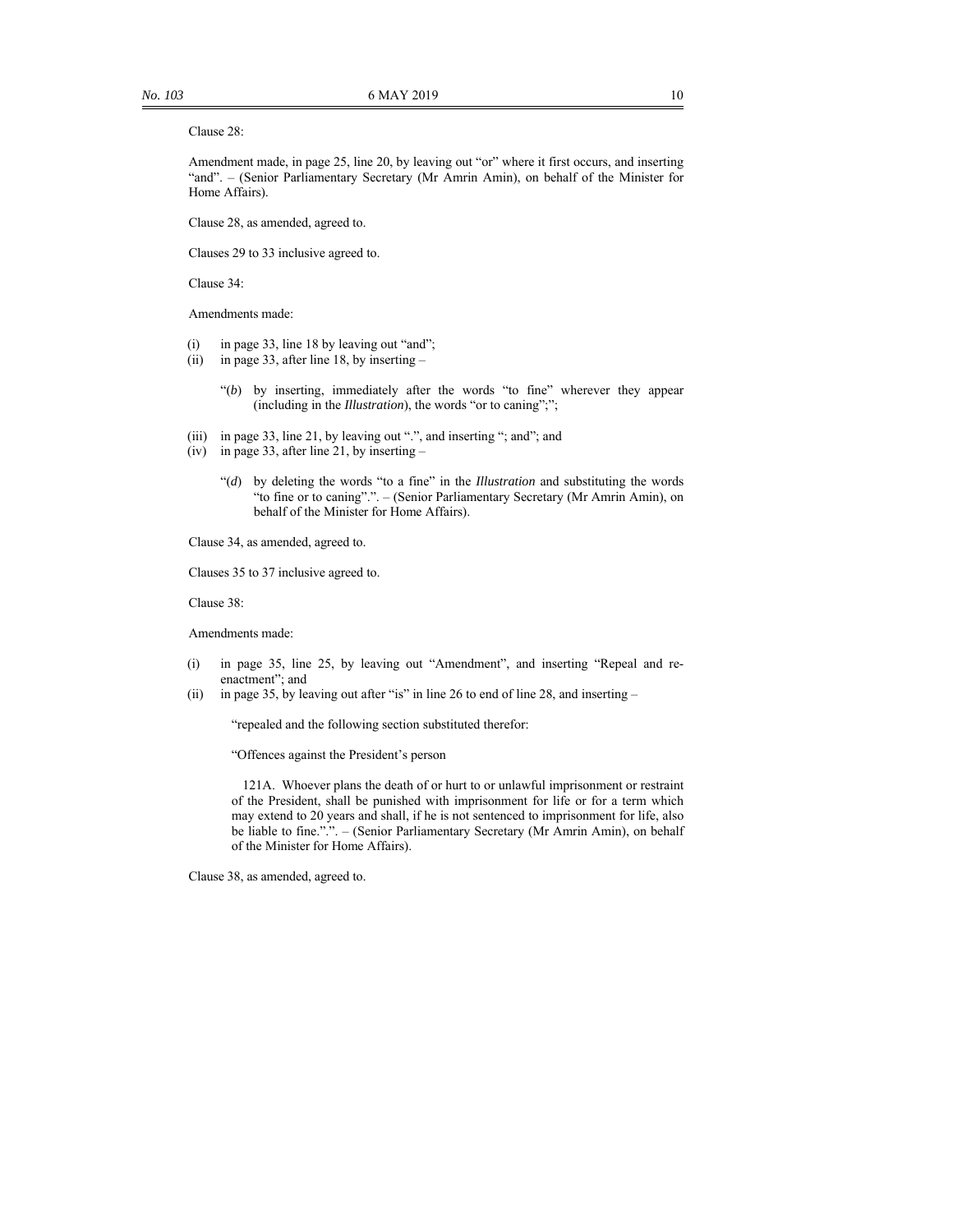#### Clause 39:

Amendments made:

- (i) in page 35, line 29, by leaving out "Amendment", and inserting "Repeal and reenactment"; and
- (ii) in page 35, by leaving out after "is" in line 30 to end of line 31, and inserting –

"repealed and the following section substituted therefor:

"Offences against authority

121B. Whoever plans the unlawful deprivation or deposition of the President from the sovereignty of Singapore, or the overawing by criminal force of the Government, shall be punished with imprisonment for life or for a term which may extend to 20 years and shall, if he is not sentenced to imprisonment for life, also be liable to fine.".". – (Senior Parliamentary Secretary (Mr Amrin Amin), on behalf of the Minister for Home Affairs).

Clause 39, as amended, agreed to.

Clauses 40 to 79 inclusive agreed to.

Clause 80:

Amendments made:

(i) in page 58, by leaving out after "intention" in line 2 to end of line 5, and inserting –

", which was formed prior to the circumstances which gave rise to the act of private defence –

- *(a)* to cause death in section 300(*a*) or to cause such bodily injury as is mentioned in section 300(*b*) or (*c*); or
- (*b*) to do an act knowing that the act is so imminently dangerous in the way mentioned in section 300(*d*).";".;
- (ii) in page 58, line 6, by leaving out "3", and inserting "4";
- (iii) in page 58, by leaving out after "intention" in line 21 to end of line 24, and inserting  $-$

", which was formed prior to the circumstances constituting the sudden fight –

- *(a)* to cause death in section 300(*a*) or to cause such bodily injury as is mentioned in section 300(*b*) or (*c*); or
- *(b)* to do an act knowing that the act is so imminently dangerous in the way mentioned in section 300(*d*)."; and
- (iv) in page 59, line 28, after "or" where it first occurs, by inserting "wrong". (Senior Parliamentary Secretary (Mr Amrin Amin), on behalf of the Minister for Home Affairs).

Clause 80, as amended, agreed to.

Clauses 81 and 82 agreed to.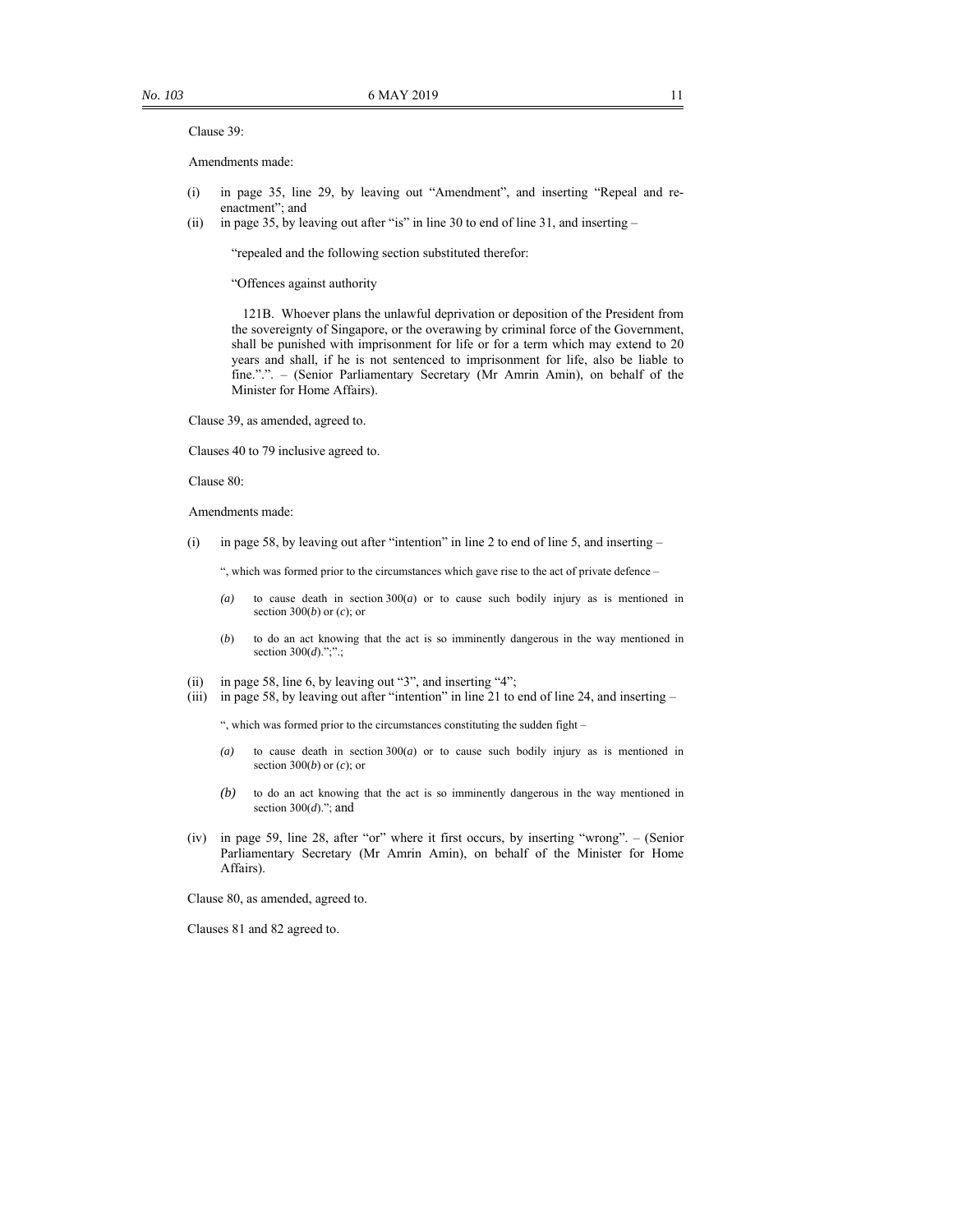Clause 83:

Amendments made:

- (i) in page 60, line 12, by leaving out "Whoever", and inserting "A relevant person who";
- (ii) in page 60, line 18, by leaving out "and", and inserting ",";
- (iii) in page 60, line 18, after " "employment agent" ", by inserting "and "member of the employer's household" ";
- (iv) in page 60, line 30, after "worker", by inserting ", a member of the employer's household";
- (v) in page 61, line 12, after "age", by inserting ", domestic worker";
- (vi) in page 61, line 15, after "age", by inserting ", a domestic worker";
- (vii) in page 62, line 27, by leaving out "10 years of age", and inserting "the age specified in section 82";
- (viii) in page 62, lines 28 and 29, by leaving out "or above 10 years of age but below 12 years of age", and inserting "the age specified in section 83"; and
- (ix) in page  $63$ , by leaving out lines 5 and 6, and inserting
	- "(*d*) "domestic worker" and "vulnerable person" have the meanings given by sections 73(4) and 74A(5), respectively; and". – (Senior Parliamentary Secretary (Mr Amrin Amin), on behalf of the Minister for Home Affairs).

Clause 83, as amended, agreed to.

Clauses 84 to 86 inclusive agreed to.

Clause 87:

Amendment made, in page 65, by leaving out after "amended" in line 7 to end of line 9, and inserting –

"–

- (*a*) by deleting the words "such intention or knowledge" and substituting the words "the intention to cause death"; and
- (*b*) by inserting, immediately after the words "at *Z*" in the *Illustration*, the words "intending to kill *Z*".". – (Senior Parliamentary Secretary (Mr Amrin Amin), on behalf of the Minister for Home Affairs).

Clause 87, as amended, agreed to.

Clauses 88 to 103 inclusive agreed to.

Clause 104:

Amendments made:

- (i) in page 71, line 8, by leaving out "10 years of age", and inserting "the age specified in section 82"; and
- (ii) in page 71, lines 9 and 10, by leaving out "or above 10 years of age but below 12 years of age", and inserting "the age specified in section 83". – (Senior Parliamentary Secretary (Mr Amrin Amin), on behalf of the Minister for Home Affairs).

Clause 104, as amended, agreed to.

Clauses 105 to 111 inclusive agreed to.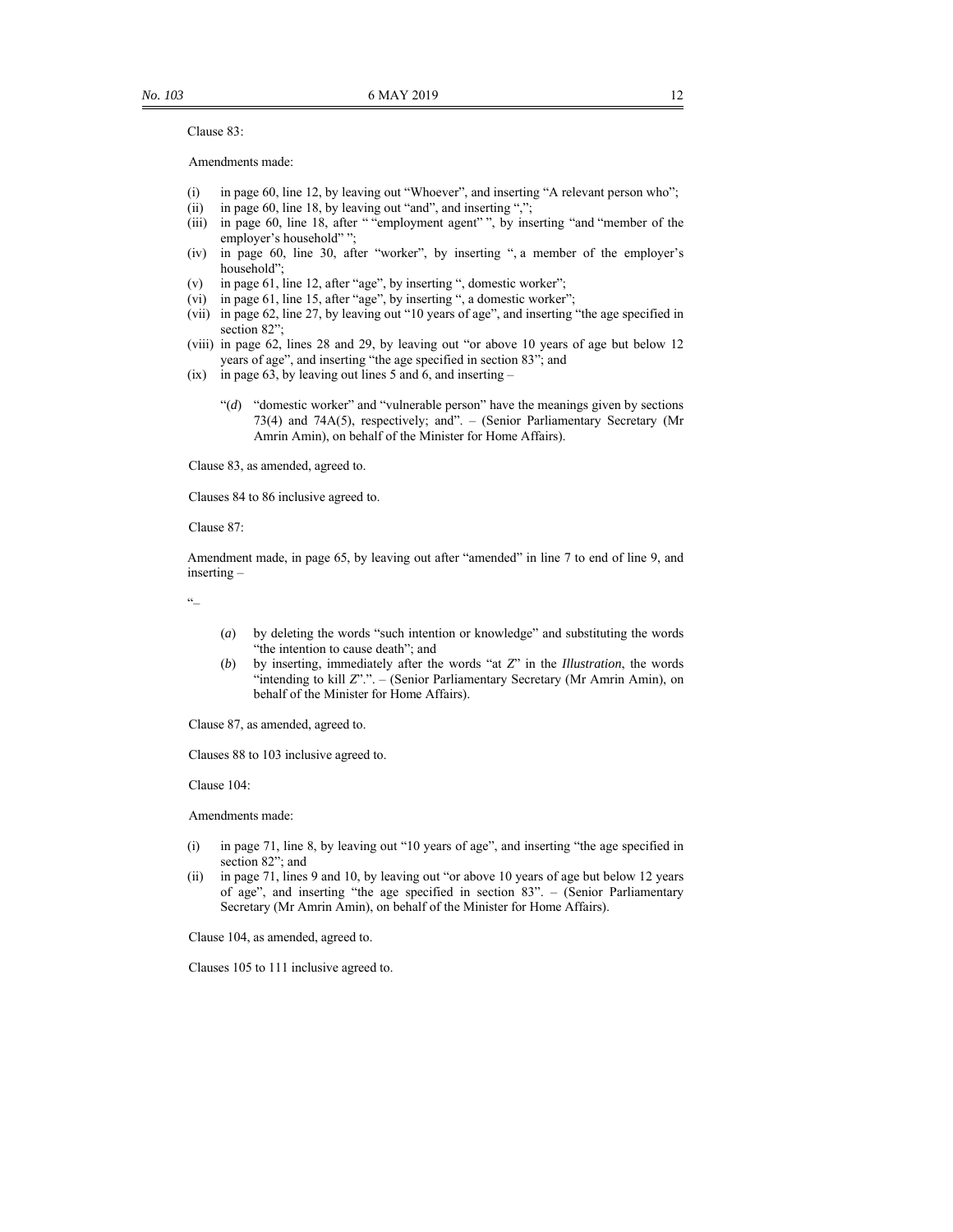#### Clause 112:

Amendment made, in page 76, by leaving out after "375(1)(*a*)" in line 11 to end of line 16, and inserting ", 375(1)(*b*) read with section 375(3), 375(1A)(*a*), 375(1A)(*b*) read with section 375(3), 376(1)(*a*), 376(1)(*b*) read with section 376(4), 376(2) (if the victim B is of or above 14 years of age) or 376(2) (if the victim B is below 14 years of age) read with section 376(4).". – (Senior Parliamentary Secretary (Mr Amrin Amin), on behalf of the Minister for Home Affairs).

Clause 112, as amended, agreed to.

Clauses 113 to 116 inclusive agreed to.

Clause 117:

Amendments made:

- (i) in page 81, lines 18 and 19, by leaving out "took place in or outside Singapore", and inserting "originated in Singapore provided that either *A* or *B* was in Singapore at the time of such communication";
- (ii) in page 82, lines 17 and 18, by leaving out "took place in or outside Singapore", and inserting "originated in Singapore provided that either *A* or *B* was in Singapore at the time of such communication";
- (iii) in page 83, line 3, by leaving out "and";
- (iv) in page 83, after line 3, by inserting –

"(ii) when either *A* or *B* is or both are in Singapore; and";

- (v) in page 83, line 16, by leaving out "and";
- (vi) in page 83, line 18, by leaving out ".", and inserting "; and";
- (vii) in page 83, after line 18, by inserting –

"(*e*) either *A* or *B* is or both are in Singapore.";

- (viii) in page 84, line 11, by leaving out "and";
- (ix) in page 84, after line 11, by inserting –

"(ii) when either *A* or *B* is or both are in Singapore; and";

- (x) in page 84, line 27, by leaving out "and";
- (xi) in page 84, line 28, by leaving out ".", and inserting "; and";
- (xii) in page 84, after line 28, by inserting  $-$

"( $f$ ) either *A* or *B* is or both are in Singapore.". – (Senior Parliamentary Secretary (Mr Amrin Amin), on behalf of the Minister for Home Affairs).

Clause 117, as amended, agreed to.

Clauses 118 and 119 agreed to.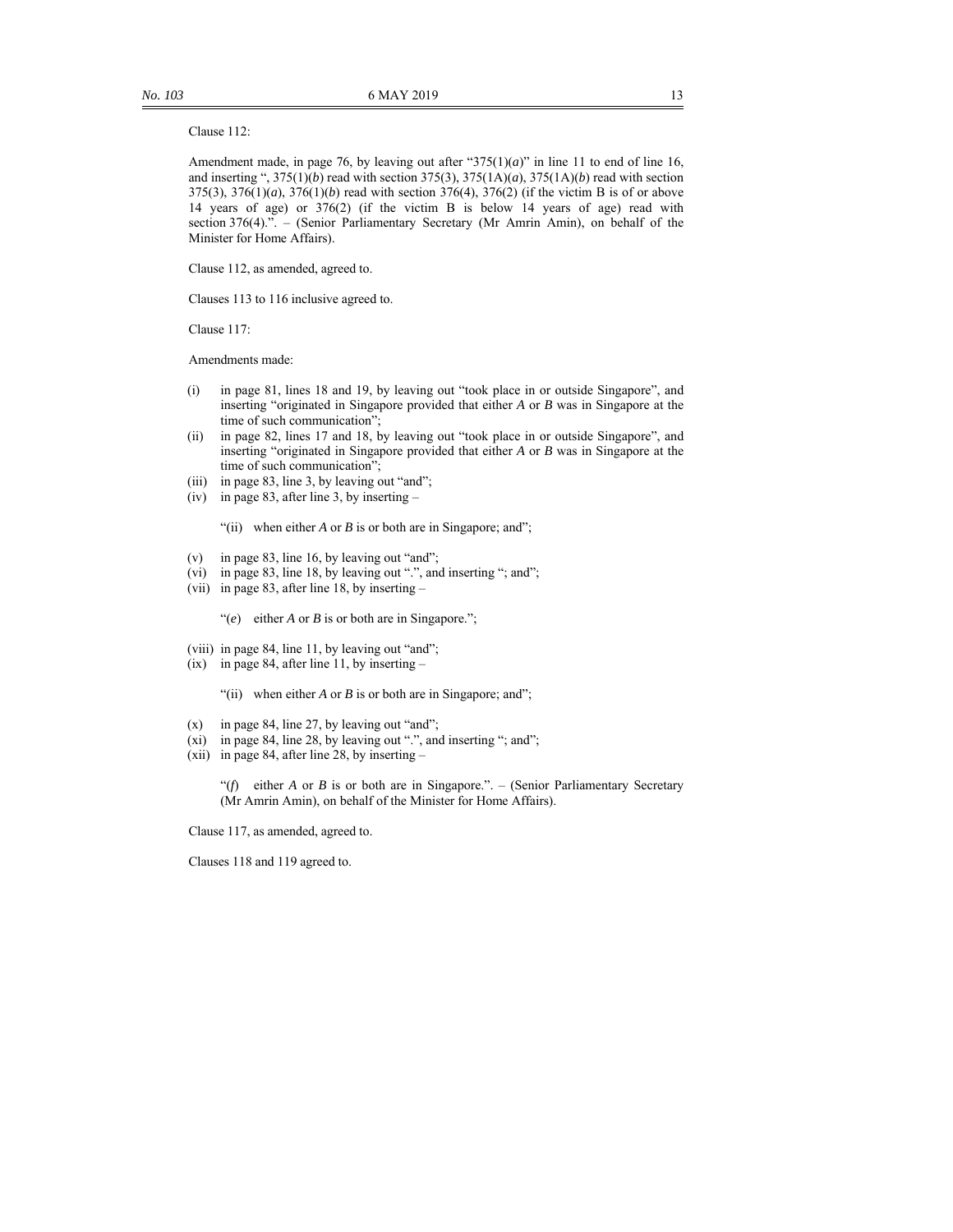Clause 120:

- (i) in page 88, line 17, by leaving out "377BN", and inserting "377BO";
- (ii) in page 89, lines 14, and 33, by leaving out "with that intention";
- (iii) in page 89, line 33, by leaving out "*A*'s", and inserting "*A*";
- (iv) in page 95, line 10, after "used", by inserting "or allows the person to be so used";
- (v) in page 98, line 22, by leaving out ", causes or procures";
- (vi) in page 98, line 24, after "material", by inserting "or causes or procures *B* to be so used";
- (vii) in page 103, line 32, by leaving out ""."; and
- (viii) in page 103, after line 32, by inserting —

"Child abuse material offences outside or partially outside Singapore

377BO.—(1) Any person, being a citizen or a permanent resident of Singapore, who does, outside Singapore, any act that would, if done in Singapore, constitute an offence under section 377BG, 377BH or 377BL(2) or (3), shall be guilty of an offence under section 377BG, 377BH or 377BL(2) or (3), as the case may be.

(2) To avoid doubt, any person (*A*) who does in Singapore, any act involving a person below 16 years of age (*B*) and *B* is outside Singapore, that would if *B* were in Singapore constitute an offence under section 377BG or 377BH, shall be guilty of an offence under section 377BG or 377BH, as the case may be.

(3) Any person who does outside Singapore, any act involving a person below 16 years of age  $(B)$  and  $B$  is in Singapore, that would if done in Singapore constitute an offence under section 377BG or 377BH, shall be guilty of an offence under section 377BG or 377BH, as the case may be.

(4) Subsections (5) and (6) apply only where *A* is in a relationship that is exploitative of *B*.

(5) To avoid doubt, any person (*A*) who does in Singapore, any act involving a person who is of or above 16 but below 18 years of age (*B*) and *B* is outside Singapore, that would if *B* were in Singapore constitute an offence under section 377BL(2) or (3), shall be guilty of an offence under section 377BL(2) or (3), as the case may be.

(6) Any person (*A*) who does outside Singapore, any act involving a person who is of or above 16 but below 18 years of age (*B*) and *B* is in Singapore, that would if done in Singapore constitute an offence under section 377BL(2) or (3), shall be guilty of an offence under section 377BL(2) or (3), as the case may be.

(7) To avoid doubt, any person who does in Singapore an act which is a physical element of an offence under section 377BG, 377BH or 377BL(2) or (3) shall be guilty of an offence under section 377BG, 377BH or 377BL(2) or (3), as the case may be, if all the fault elements and physical elements of the offence are proven even though other physical elements of the same offence occurred outside Singapore.

#### *Illustrations*

(*a*) *A*, a citizen or a permanent resident of Singapore, films in a foreign country a video recording of child abuse material involving a person below 16 years of age (*B*). *B* is in that foreign country during the filming. *A* is guilty of an offence under section 377BG or 377BH read with section 377BO(1).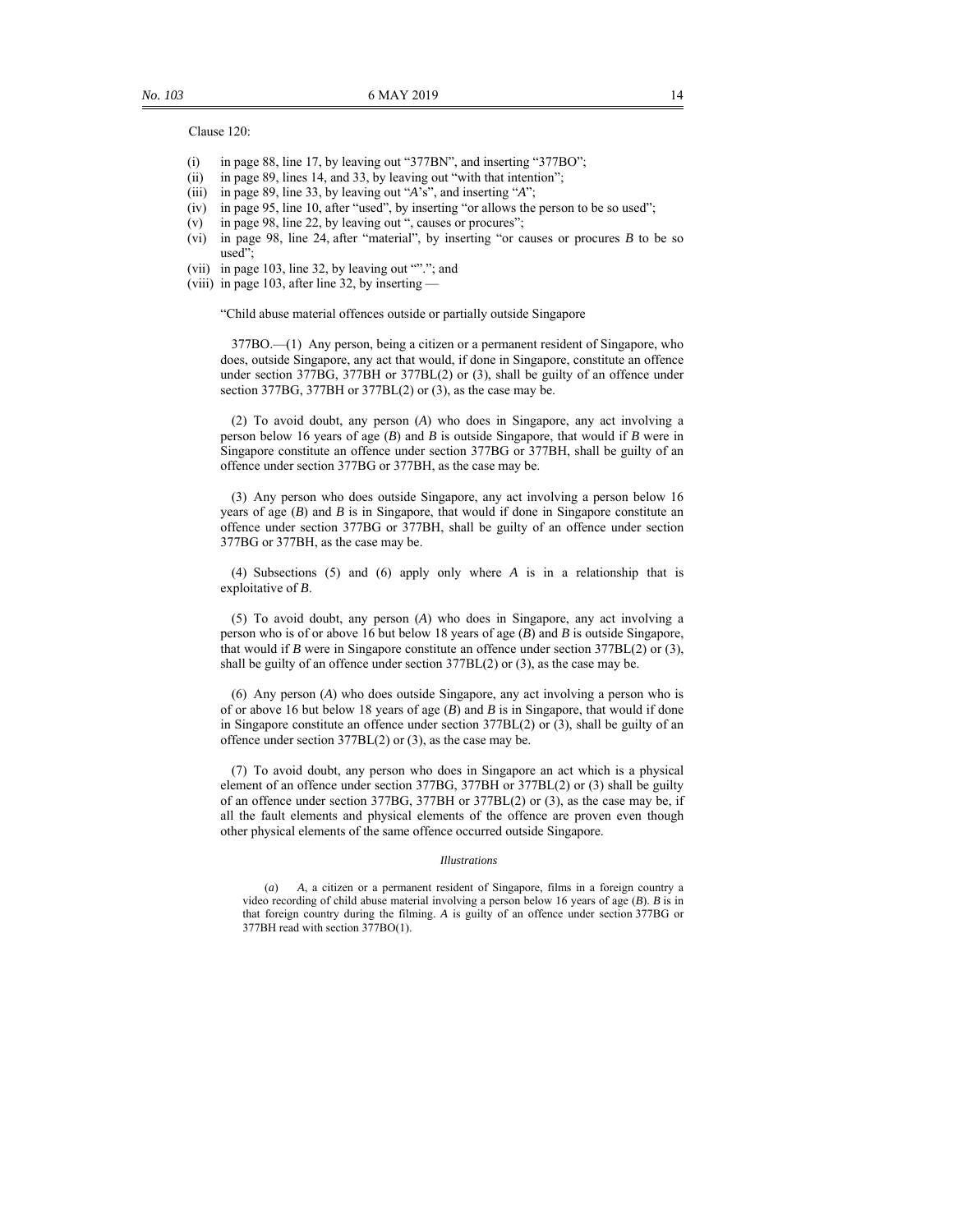(*b*) *A*, who is in Singapore, uses remote video facilities to film a video recording of child abuse material involving a person below 16 years of age (*B*). *B* is in a foreign country during the filming. *A* is guilty of an offence under section 377BG or 377BH read with section 377BO(2).

A, who is in a foreign country and is not a citizen or a permanent resident of Singapore, uses remote video facilities to film a video recording of child abuse material involving a person below 16 years of age (*B*). *B* is in Singapore during the filming. *A* is guilty of an offence under section 377BG or 377BH read with section 377BO(3).

(*d*) *A*, who is in Singapore, uses computer software to alter and reproduce child abuse material which was not filmed in Singapore. The child abuse material is not stored in Singapore but in a computer server in a foreign country which *A* accesses through *A*'s computer in Singapore. *A* is guilty of an offence under section 377BH read with section 377BO(7).".". – (Senior Parliamentary Secretary (Mr Amrin Amin), on behalf of the Minister for Home Affairs).

Clause 120, as amended, agreed to.

Clause 121:

Amendments made:

- (i) in page 104, line 5, by leaving out "377BN", and inserting "377BO";
- (ii) in page 104, line 6, by leaving out "377BN", and inserting "377BO"; and
- (iii) in page 106, line 5, by leaving out "377BN", and inserting "377BO". (Senior Parliamentary Secretary (Mr Amrin Amin), on behalf of the Minister for Home Affairs).

Clause 121, as amended, agreed to.

Clause 122:

Amendment made, in page 110, line 7, by leaving out "375(1)(*a*), 375(1A)(*b*), 376(1), 376(2)", and inserting "375(1)(*b*), 375(1A)(*b*), 376(1) (if the victim *B* is below 14 years of age), 376(2) (if the victim *B* is below 14 years of age)". – (Senior Parliamentary Secretary (Mr Amrin Amin), on behalf of the Minister for Home Affairs).

Clause 122, as amended, agreed to.

Clauses 123 to 137 inclusive agreed to.

Clause 138:

Amendment made, in page 121, line 18, after "section", by inserting "and section 424B". – (Senior Parliamentary Secretary (Mr Amrin Amin), on behalf of the Minister for Home Affairs).

Clause 138, as amended, agreed to.

Clauses 139 to 166 inclusive agreed to.

Clause 167:

Amendments made:

- (i) in page 134, line 11, by leaving out "act or", and inserting "person in such possession";
- (ii) in page 134, line 16, by leaving out "act or", and inserting "person mentioned in subsection  $(1)$ ";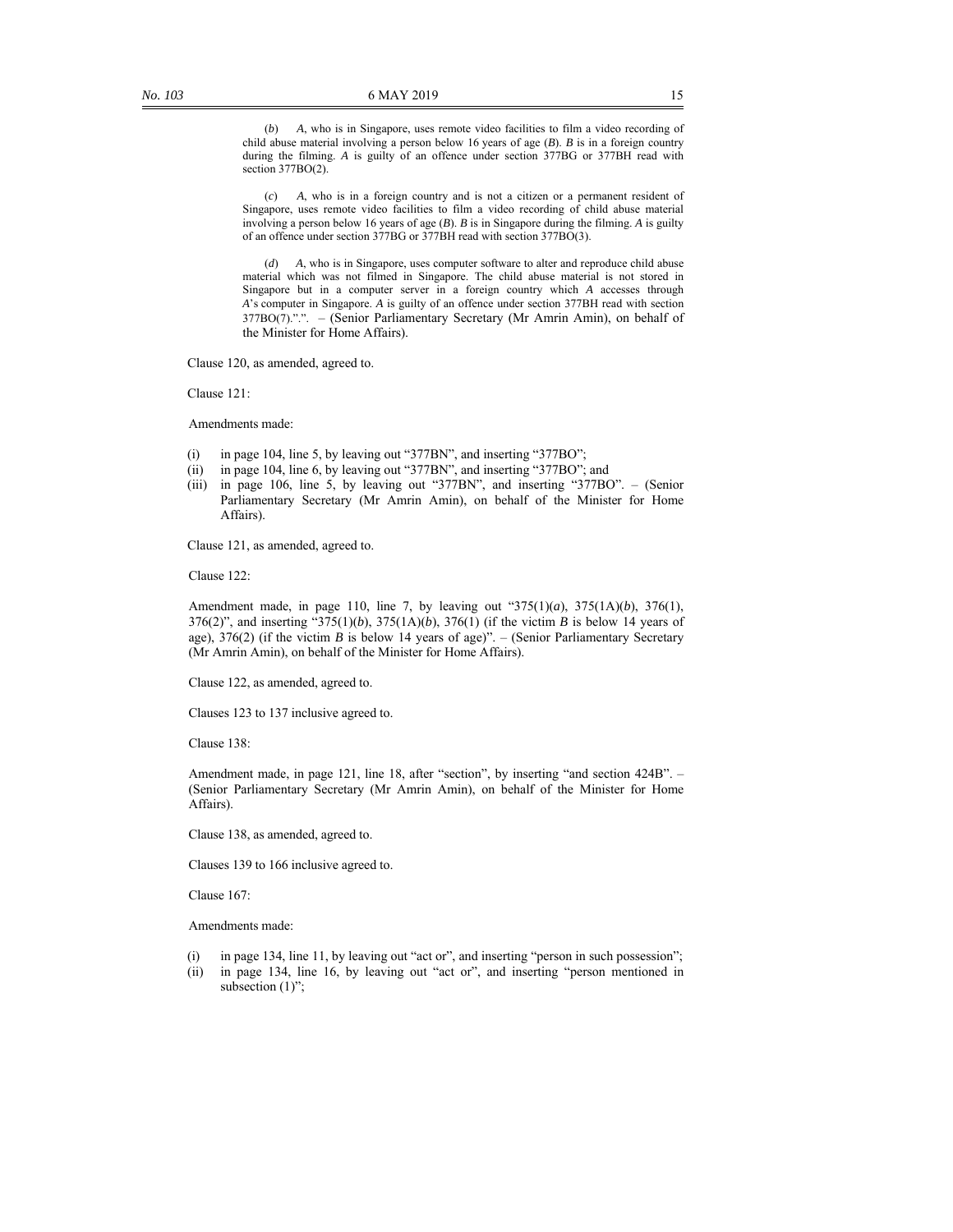- (iii) in page 135, line 30, by leaving out "subsection (1)", and inserting "that subsection"; and
- (iv) in page 136, line 7, by leaving out " $(1)$ ", and inserting " $(2)$ ". (Senior Parliamentary Secretary (Mr Amrin Amin), on behalf of the Minister for Home Affairs).

Clause 167, as amended, agreed to.

Clause 168 agreed to.

Clause 169:

Amendments made:

- (i) in page 142, lines 41 and 44, after "years", by inserting ", and fine";
- (ii) in page 142, lines 43 and 46, after "years", by inserting ", and fine, or caning";
- (iii) in page 143, line 18, by leaving out "items relating to sections 121 and 121B", and by inserting "item relating to section 121";
- (iv) in page 143, line 18, by inserting
	- "(*g*) by deleting the word "Ditto" under the sixth column in the item relating to section 121A and substituting the words "Imprisonment for life, or imprisonment for 20 years, and fine";
	- (*h*) by inserting, immediately after the word "life," under the sixth column in the item relating to section 121B, the words "or imprisonment for 20 years,";"; and
- (v) in page 148, line 35, after "age", by inserting ", domestic worker". (Senior Parliamentary Secretary (Mr Amrin Amin), on behalf of the Minister for Home Affairs).

Clause 169, as amended, agreed to.

Clauses 170 to 173 inclusive agreed to.

Clause 174:

Amendments made:

- (i) in page 166, line 1, after "offence", by inserting "committed against a person below 16 years of age";
- (ii) in page 166, line 2, after "offence", by inserting "or an offence under Chapter XVI of the Penal Code (other than a sexual offence)"; and
- (iii) in page 166, after line 17, by inserting
	- "(*e*) an abetment of, a conspiracy to commit or an attempt to commit any of the offences mentioned in paragraphs (*a*) to (*d*);". – (Senior Parliamentary Secretary (Mr Amrin Amin), on behalf of the Minister for Home Affairs).

Clause 174, as amended, agreed to.

Consequential amendments made:

- (i) in page 33, line 19, by re-lettering paragraph (*b*) as paragraph (*c*);
- (ii) in page 83, line 4, by renumbering sub-paragraph (ii) as sub-paragraph (iii);
- (iii) in page 84, line 12, by renumbering sub-paragraph (ii) as sub-paragraph (iii); and
- (iv) in pages 143 to 161, by re-lettering paragraphs (*g*) to (*zzzn*) as paragraphs (*i*) to (*zzzp*), respectively.